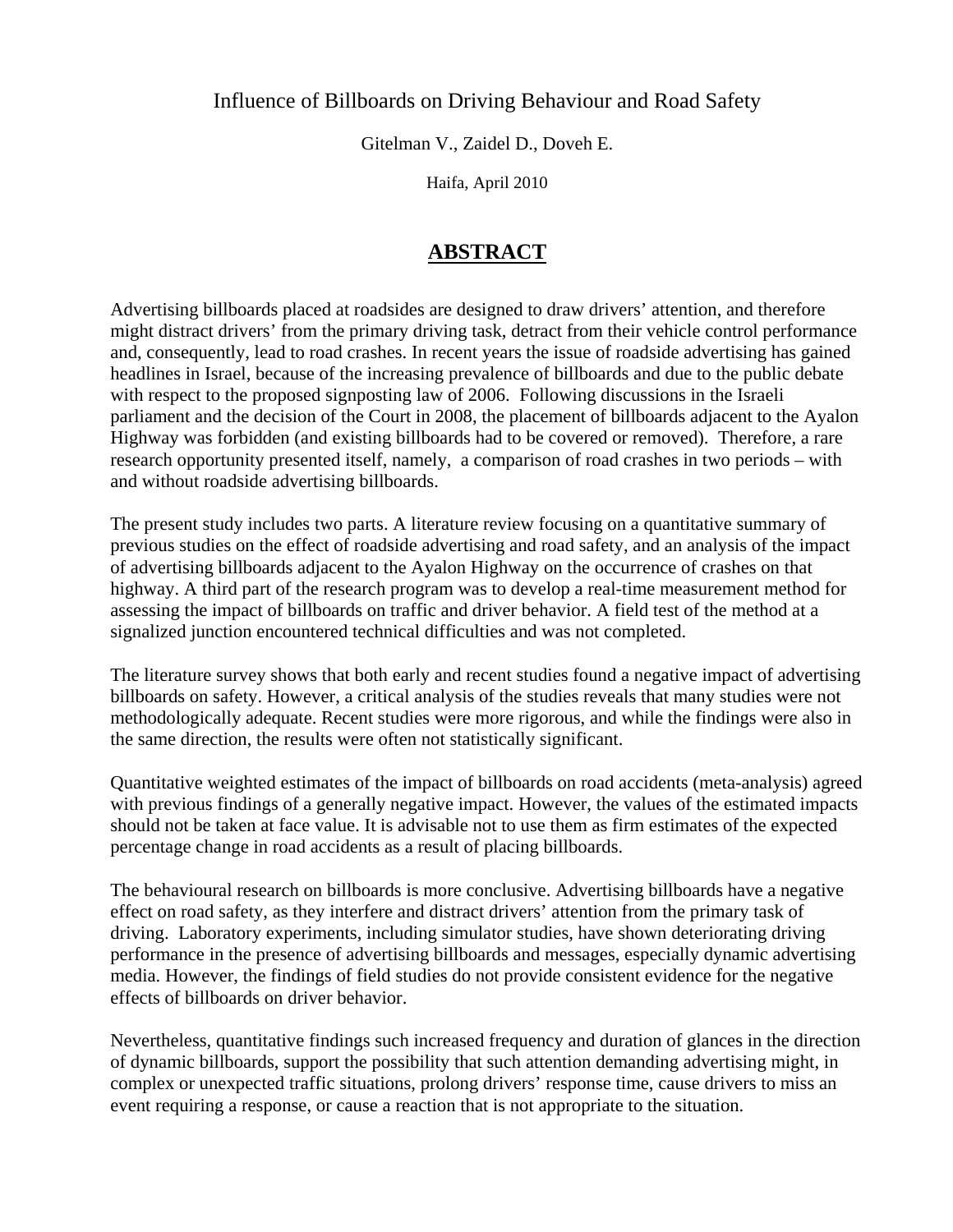Reviews of billboard advertising were conducted in many countries in support of setting policies about roadside advertising. Our review of policies found that most of the rules and regulations on the subject function to limit the use of advertising signs (including billboards), essentially in two ways: (a) restriction / prohibition of the use of advanced advertising media that attract significant driver attention; (b) the prohibition / restriction of posting advertising signs at critical roadway locations, such as in the branching / weaving areas where advertising signs would harm visibility / conspicuity of critical traffic control devices.

The accident analysis in this study examined the influence of billboards on accidents occurrence on the Ayalon Highway in Tel Aviv metropolitan area. Two periods were compared: "before" - when the billboards were present along the roadside (years 2006-2007) and "after" - when the billboards were covered (2008). The accident database that was used in the analysis was derived from the "Incidence Logbook" maintained by the Traffic Control Center of Ayalon. This digital record contains all crashes (with and without injury) taking place on the highway, regardless of police involvement. Therefore, the accident database is much larger than he corresponding "official record" based on police reported injury crashes. The Ayalon TCC also monitors traffic volumes, data we used in the analysis.

The analyses compared the number of accidents at treatment sections, where billboards were posted adjacent to the road, with a control group that included the remaining road sections. Interchange (exit & entry) areas were excluded as billboards are not allowed there. The analyses considered various accident classes, including: (1) All accidents at all levels of severity; (2) Damage Only accidents; (3) Injury accidents, including fatal; (4-5) Accidents with casualties by day and night; (6- 7) Accidents with casualties on weekdays and on weekends. Two types of models were fitted to the accident series: model 1 with traffic volumes as an explanatory variable, and model 2 without traffic volumes.

The results indicated a general reduction in accidents on the Ayalon Highway following the removal of billboards. In most comparisons the downward trend was larger in the Treatment sites compared with Control sites sections. Significant effects were found for All crashes and for Injury accidents. The effects for Damage accidents were not significant. The models with traffic volumes and without it gave similar results.

Due to reservations which are noted in the report regarding the data, the uniqueness of the Ayalon Highway and the Treatment characteristics, it is recommended not to attach undue weight to the (relative large) derived statistical value for the percentage reduction in accidents following the removal / cover of advertising billboards. However, the downward trend in accidents in the "after" period was robust and consistent, in all examinations, particularly for injury crashes. Therefore we can conclude that under Israeli road conditions, there is empirical evidence of a link between the removal of advertising signs and the improvement of road safety on an urban / suburban highway.

Since the completion of the study, the moratorium on displaying advertising billboards on the Ayalon Highway was lifted. This new situation provides another research opportunity, to compare a set of three periods- the same road sections 'with billboards', 'without', and 'with' again.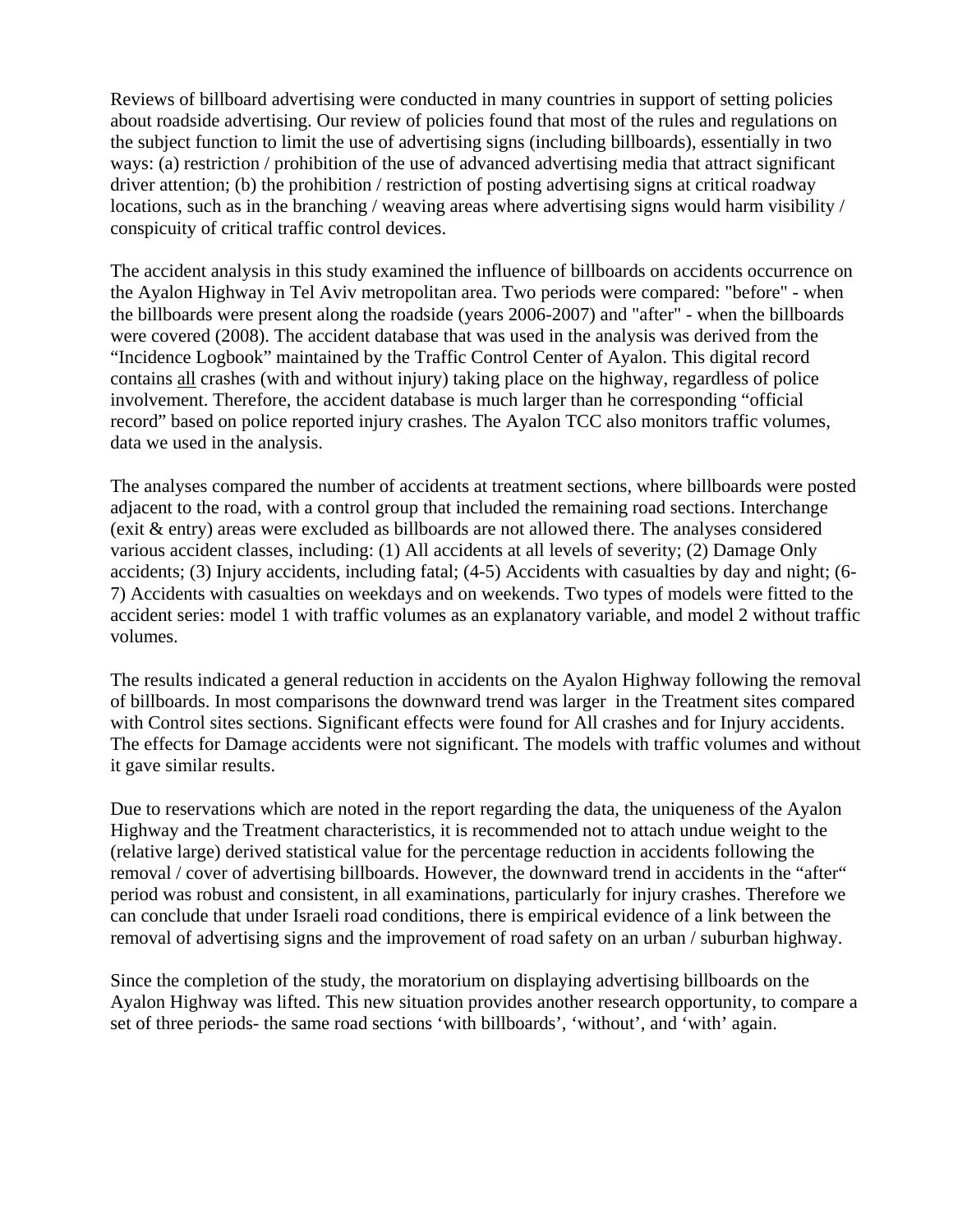Table shows Database of crashes for model testing.

|       |         |              |                | Controls,      |                |                       |                |                |                          | Low density     |                |          | M density      |                | H sign density  |                |            |      |
|-------|---------|--------------|----------------|----------------|----------------|-----------------------|----------------|----------------|--------------------------|-----------------|----------------|----------|----------------|----------------|-----------------|----------------|------------|------|
|       |         |              |                | inter-         |                | Control sections away |                |                |                          | treatment       |                |          | treatment      |                | treatment       |                |            |      |
|       |         |              |                | changes        |                | from interchange      |                |                |                          | sections        |                | sections |                |                | sections        |                |            |      |
|       | Total   | <b>Total</b> |                |                |                |                       |                |                |                          |                 |                |          |                |                |                 |                |            |      |
| Grand | control | treatm't     |                |                |                |                       |                |                | DE                       | <b>CD</b>       | ВC             | $JY_{-}$ | EF             | DE             | <b>CD</b>       | BC             | Crash      |      |
| Total | group   | group        | C <sub>6</sub> | C <sub>5</sub> | C <sub>4</sub> | C <sub>3</sub>        | C <sub>2</sub> | C <sub>1</sub> | $\_S$                    | S               | S              | N        | N              | N              | N               | N              | type       | year |
| 955   | 849     | 106          | 65             | 417            | 57             | 66                    | 130            | 114            | 13                       | 8               | 3              | 10       | 8              | 40             | 21              | 3              | All        | 2006 |
| 952   | 857     | 95           | 77             | 461            | 55             | 58                    | 100            | 106            | 8                        | 10 <sup>°</sup> | 6              | 16       | 8              | 17             | 25              | 5              | crashes    | 2007 |
| 890   | 825     | 65           | 48             | 367            | 88             | 69                    | 149            | 104            | 7                        | 7               | 3              | 3        | 7              | 12             | 20              | 6.             |            | 2008 |
| 670   | 605     | 65           | 41             | 304            | 37             | 45                    | 98             | 80             | $\overline{\phantom{a}}$ | 3               | 0              | 4        | 8              | 26             | 16              |                | <b>DMO</b> | 2006 |
| 650   | 591     | 59           | 48             | 319            | 37             | 47                    | 66             | 74             | 5                        | 6               | 3              | 10       | 6              | 11             | 15              | 3              |            | 2007 |
| 615   | 567     | 48           | 32             | 251            | 57             | 51                    | 102            | 74             | 6                        | 5               | 3              | 3        | 4              | 10             | 13              | $\overline{4}$ |            | 2008 |
| 280   | 240     | 40           | 23             | 110            | 20             | 21                    | 32             | 34             | 6                        | 5               | $\overline{2}$ | 6        | 0              | 14             | 5               | 2              | Injury     | 2006 |
| 297   | 262     | 35           | 28             | 140            | 18             | 11                    | 33             | 32             | 3                        | 4               | 3              | 5        | $\overline{2}$ | 6              | 10 <sup>°</sup> | $\overline{2}$ | crashes    | 2007 |
| 272   | 255     | 17           | 16             | 14             | 30             | 18                    | 47             | 30             |                          | $\overline{2}$  | 0              | 0        | 3              | $\overline{2}$ | 7               | $\overline{2}$ |            | 2008 |
| 5     | 4       |              |                | 3              | $\Omega$       | 0                     | $\Omega$       | $\Omega$       | 0                        | $\mathbf 0$     |                | 0        | 0              | $\Omega$       | $\Omega$        | 0              | Fatal      | 2006 |
| 5     | 4       |              |                | ົ              | 0              | 0                     |                | 0              |                          | 0               | 0              |          | 0              | $\Omega$       | $\Omega$        | 0              | crashes    | 2007 |
| 3     | 3       | 0            | 0              | $\overline{2}$ |                | 0                     | 0              | 0              | 0                        | 0               | 0              | 0        | 0              | $\Omega$       | 0               |                |            | 2008 |

Treatment effect (removing billboards during 2008) was assessed by comparing crash numbers "after" and "before" while considering changes in the control sites, which provide estimate for the expected changes in the treatment group even without the intervention of removing the billboards. Other variables considered in the models were monthly traffic volumes at sites, seasonal effects, day / night, week / <sup>w</sup>‐e, and billboard density.

The analysis is essentially fitting regression models to explain differences in monthly series of crashes at treatment and control sites.

Billboard density level, day /night, week / weekend had no significant effect in models. Model 2 without traffic volumes gave similar results as model 1 that included volumes. Below translated excerpt from the 20 pp <sup>+</sup> appendix, of stat analysis.

[Recently (end of 2012) we were asked by the Road Safety Authority to propose a re-evaluation of the impact of Billboards along the Ayalon with the added condition of the "return of the billboards", which occurred overnight in August 2009. The proposal is still under consideration.]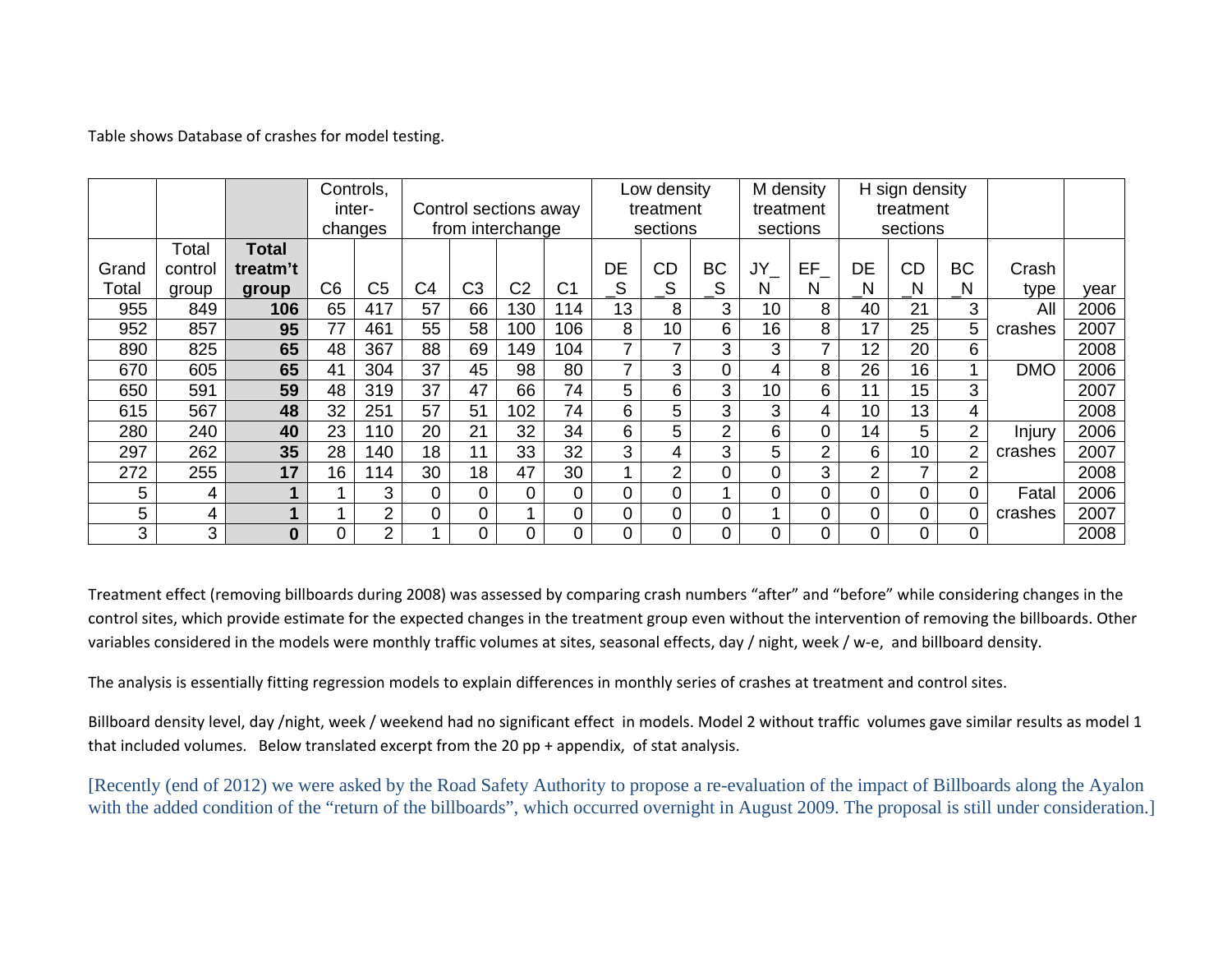| <b>Solutions for Fixed Effects</b> |    |              |                |            |                   |       |         |         |
|------------------------------------|----|--------------|----------------|------------|-------------------|-------|---------|---------|
| Effect                             | y8 | $t_{C}$      | mon            | Estimate   | Standard<br>Error | DF    | t Value | Pr >  t |
| Intercept                          |    |              |                | $-14.2301$ | 2.9570            | 100.4 | $-4.81$ | < .0001 |
| Lv                                 |    |              |                | 1.1848     | 0.2606            | 100.3 | 4.55    | < .0001 |
| y8                                 | 0  |              |                | 0.3834     | 0.1907            | 115.1 | 2.01    | 0.0467  |
| y8                                 | 1  |              |                | 0          |                   |       |         |         |
| $t_{C}$                            |    | 0            |                | 0.7449     | 0.2112            | 108.6 | 3.53    | 0.0006  |
| $t_{C}$                            |    | 1            |                | 0          |                   |       |         |         |
| $y8*t_c$                           | 0  | $\Omega$     |                | $-0.5152$  | 0.2177            | 115.4 | $-2.37$ | 0.0196  |
| $y8*t$ <sub>c</sub>                | 0  | $\mathbf{1}$ |                | 0          |                   |       |         |         |
| $y8*t$ <sub>c</sub>                | 1  | $\Omega$     |                | 0          |                   |       |         |         |
| $y8*t$ <sub>c</sub>                | 1  | 1            |                | 0          |                   |       |         |         |
| mon                                |    |              | 1              | 0.1318     | 0.1679            | 305.2 | 0.78    | 0.4332  |
| mon                                |    |              | $\overline{c}$ | $-0.02079$ | 0.1816            | 342.9 | $-0.11$ | 0.9089  |
| mon                                |    |              | 3              | 0.009715   | 0.1806            | 335.1 | 0.05    | 0.9571  |
| mon                                |    |              | 4              | $-0.3138$  | 0.1972            | 332.3 | $-1.59$ | 0.1126  |
| mon                                |    |              | 5              | $-0.09891$ | 0.1857            | 332   | $-0.53$ | 0.5946  |
| mon                                |    |              | 6              | $-0.2591$  | 0.1939            | 331.8 | $-1.34$ | 0.1824  |
| mon                                |    |              | 7              | $-0.2057$  | 0.1904            | 331.7 | $-1.08$ | 0.2807  |
| mon                                |    |              | 8              | $-0.1252$  | 0.1869            | 332.7 | $-0.67$ | 0.5034  |
| mon                                |    |              | 9              | $-0.03311$ | 0.1830            | 336.5 | $-0.18$ | 0.8566  |
| mon                                |    |              | 10             | $-0.3614$  | 0.1990            | 344   | $-1.82$ | 0.0703  |
| mon                                |    |              | 11             | 0.1878     | 0.1619            | 245.3 | 1.16    | 0.2472  |
| mon                                |    |              | 12             | 0          |                   |       |         |         |

#### Results of Model1 for all crashes

#### estimates

| Label                           | Estimate  | <b>Standard Error</b> | DF    | <sup>+</sup> Value | Pr >  t | Alpha | Lower   | Upper      |
|---------------------------------|-----------|-----------------------|-------|--------------------|---------|-------|---------|------------|
| Model coeffi $\beta_{Y8\_t\_c}$ | $-0.5152$ | 0.2177                | 115.4 | $-2.37$            | 0.0196  | 0.05  | -0.9464 | $-0.08388$ |

| statistic | Mean % | Confidence range at 95% |
|-----------|--------|-------------------------|
|-----------|--------|-------------------------|